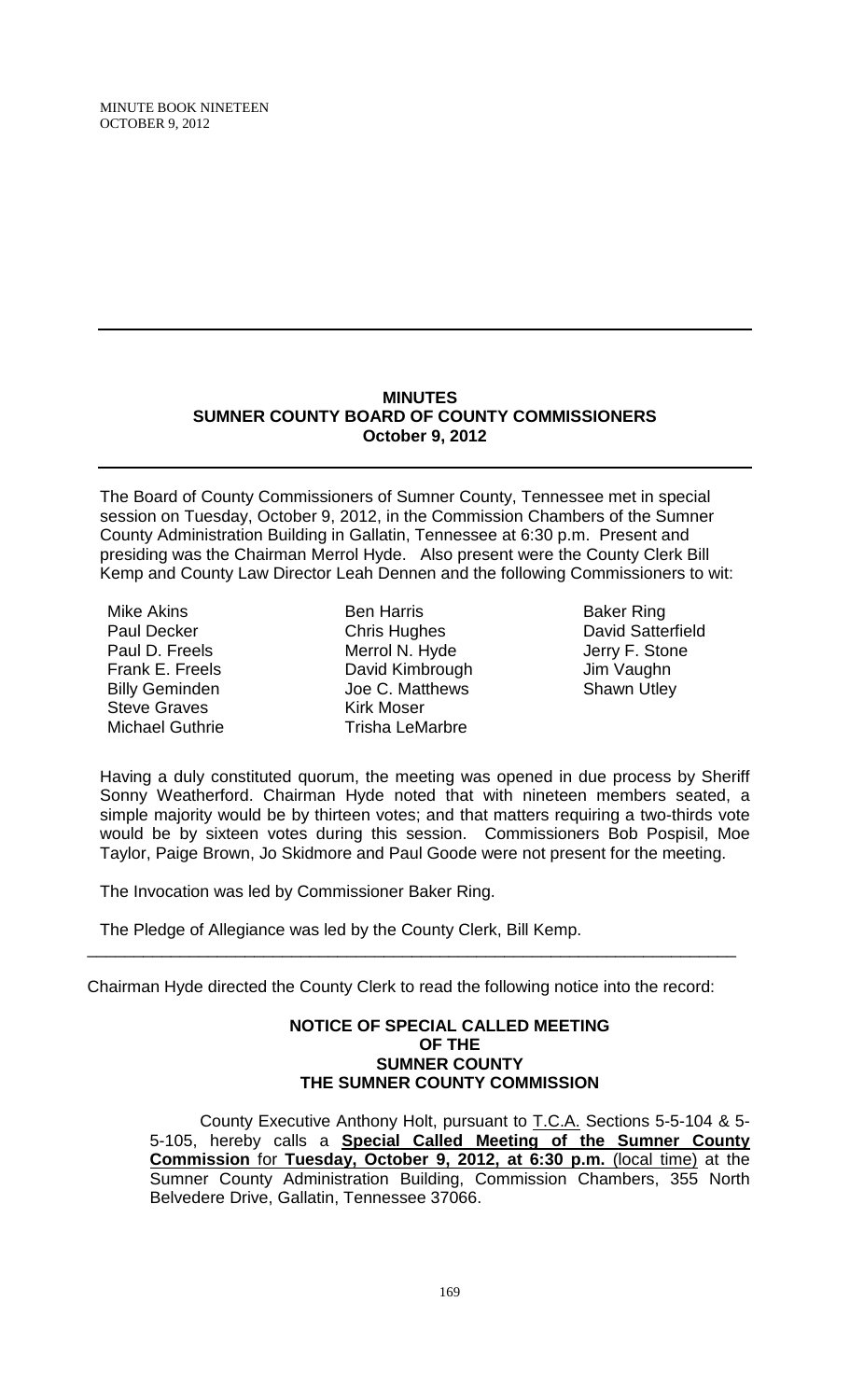The purpose of the special called meeting is to hear a presentation on County Employee Insurance funding and financial needs, to discuss and possibly vote on issues involving the same.

Anyone having an interest, desiring to comment or ask questions concerning the above referenced issues is invited to attend these meetings.

\_\_\_\_\_\_\_\_\_\_\_\_\_\_\_\_\_\_\_\_\_\_\_\_\_\_\_\_\_\_\_\_\_\_\_\_\_\_\_\_\_\_\_\_\_\_\_\_\_\_\_\_\_\_\_\_\_\_\_\_\_\_\_\_

## **RECOGNITION OF THE PUBLIC**

Chairman Hyde opened the floor to allow the public to speak concerning the matter on the agenda. With no one wishing to speak, recognition of the public was closed.

\_\_\_\_\_\_\_\_\_\_\_\_\_\_\_\_\_\_\_\_\_\_\_\_\_\_\_\_\_\_\_\_\_\_\_\_\_\_\_\_\_\_\_\_\_\_\_\_\_\_\_\_\_\_\_\_\_\_\_\_\_\_\_\_

Chairman Hyde introduced Bob Shupe, the consultant to the Insurance Trust, who stated that he has met with the Board of Education and the Sumner County Officials Association to field their questions.

Mr. Shupe stated that there were two things he wanted to accomplish in his presentation: 1) to go over the financial position of the fund; and 2) give an outline about what the Trust has decided in order to go forward and strengthen the plan for the future.

He presented a Benefit Re-Design Proposal Summary, which provided a Reserve Analysis Summary from 2007 through 2013. The Summary concluded that the Trust needed a reserve of 13.7 percent for purposes of cash flow and in case the plan is ever shutdown. He said the self-funded program would need a cash infusion of \$3,873,252 plus a reserve of \$2,760,427.72. for a total of \$6.3 million.

He explained how the reduction of premium payments from the Board of Education contributed to overall indebtedness of the Trust.

Mr. Shupe presented the Trust proposals designed to cost shift to avoid going into backward financial position. The proposals will increase the burden of employees for their health care.

Beginning in July 1, 2013, the Trust will require of all employees and dependents (except children) to participate in an annual Health Risk Assessment (HRA). Individuals can use their own doctor to formulate a health plan to deal with any findings, but are responsible for getting the information to the Trust.

Two plans will be introduced in 2013: the preferred and standard plans, but everyone, for a year, will be in the preferred plan. Participants will be placed in either plan beginning July 1, 2014, depending on their compliance with the requirements of their health program and certification by their physician. Mr. Shupe said this is a way for the employee to take charge of their health and cut the cost of health care for all employees.

The difference between the two plans is that the standard plan deductibles will cost three times more than the preferred plan. The co-pay differential will be 10 percent for the preferred plan and a 70 percent for the standard plan. These costs provide financial motive to stay in the preferred plan. The premiums will be the same for both plans. There will be a yearly evaluation to determine whether an employee moves from the standard to the preferred plan.